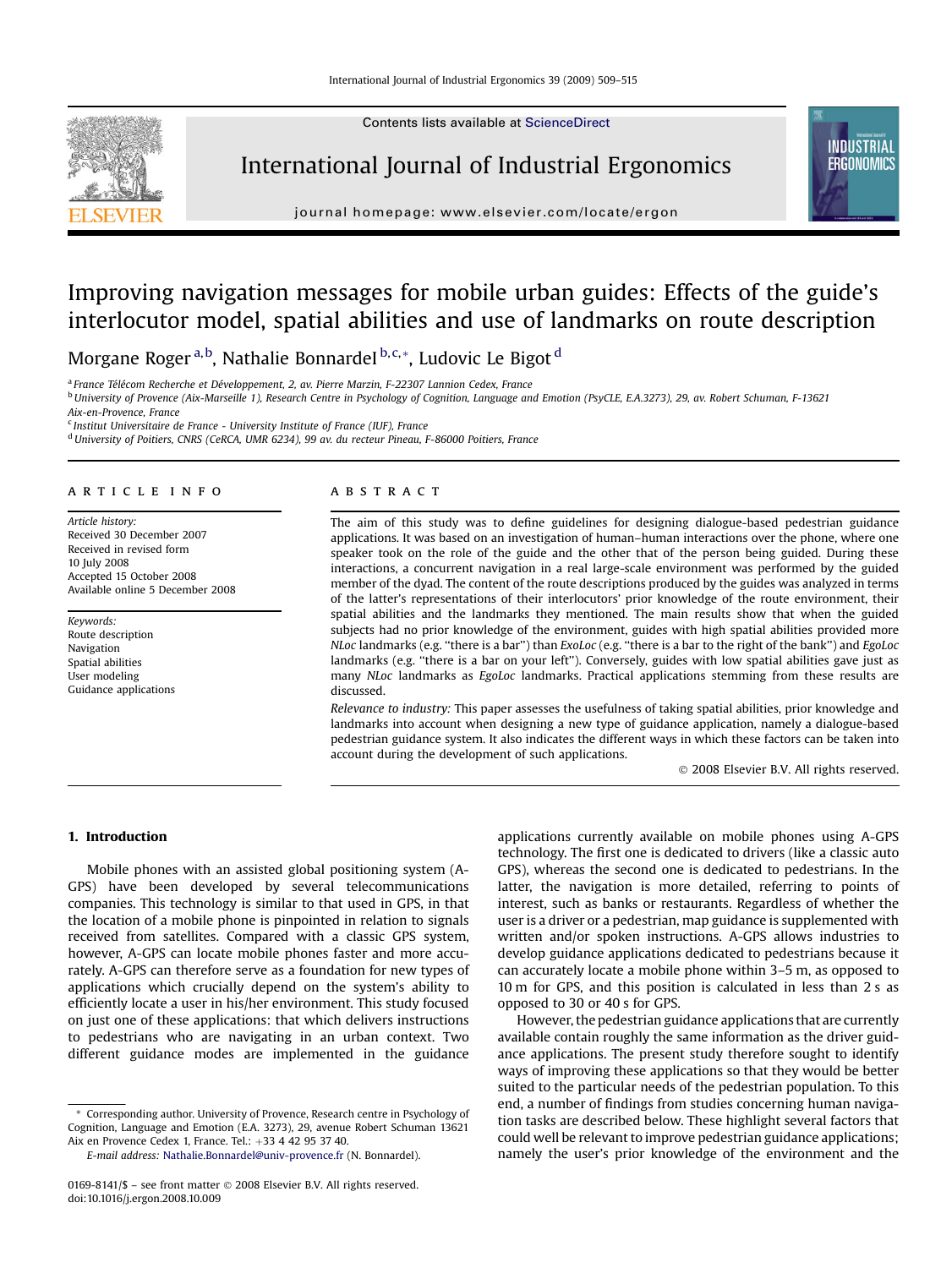guide's spatial abilities with regard to the landmarks that are supplied.

## 1.1. Theoretical and practical issues

# 1.1.1. Impact of prior knowledge of the environment on route description

A guide is a person who has extensive knowledge of an environment. He/she guides someone who has less knowledge about that same environment (i.e. the guided person). This is a determining factor when producing a route description during an interaction, such as over the phone. This co-construction task requires the guide to infer what the person he/she has to guide already knows about the environment. Previous studies have shown that, in asymmetric dyads (expert vs. novice), experts try to adapt their explanations to the real or supposed level of knowledge of their interlocutor. In order to communicate effectively with novices, experts (in this case, the guides) must have an idea of what the novices already know about the topic of conversation [\(Nick](#page-6-0)erson, 1999; Nü[ckles et al., 2006](#page-6-0)). This adaptation primarily concerns the lexical content and syntactic structure of the discourse. For example, [Isaacs and Clark \(1987\)](#page-6-0) showed that New Yorkers tend to indicate New York City buildings differently, depending on whom they are talking to. When talking to other New Yorkers, they tend to use building names. When talking to non-New Yorkers, they tend to describe buildings instead of naming them (see also [Fussell and Krauss, 1991; Krauss and Fussel, 1990](#page-5-0)).

In the context of route descriptions, there are two possible scenarios: (a) the guided person is not at all familiar with the environment, or (b) the guided person is partially familiar with the environment. During an interaction, the guide constructs an initial representation of his/her interlocutor which influences the content of the route description he/she goes on to produce. For example, several researches showed an effect of prior knowledge on route content by asking students who knew their campus well to describe a route to people who also knew the campus well and to others who did not. More specifically, experimenters asked students to deliver orally a route description intended for use by another student either with or without prior knowledge, and these descriptions were audiotaped [\(Denis, 1997; Grall and Visser, 2001](#page-5-0)). The results obtained by [Grall and Visser \(2001\)](#page-5-0) showed that route descriptions addressed to people without any prior knowledge of the environment contained more intermediate landmarks (i.e. landmarks along the route, between two nodes) and more detailed descriptions about landmarks (i.e. landmark features, such as color and size). [Denis' \(1997\)](#page-5-0) study allowed landmarks to be classified as follows:

- Non-located landmarks (NLoc) are landmarks that are given without anchoring them in the environment;
- Ego-located landmarks (EgoLoc) are landmarks that are located in relation to the position of the person being guided;
- Exo-located landmarks (ExoLoc) are landmarks that are located in relation to each other.

The proportion of each type of landmark appeared to be determined by the extent of the guided person's knowledge. When addressing people without any prior knowledge, subjects produced more NLoc landmarks (''there is a church'') than EgoLoc (e.g. ''there is a church on your left'') and ExoLoc landmarks (e.g. ''there is a bar to the right of the church''). In the present study, which takes prior knowledge of the environment into account, we expected to observe differences not only in the use of landmarks but also in the way they were described. In other words, route descriptions should follow the same pattern of landmarks as that described above and more landmark descriptions should be produced when the guided had no prior knowledge of the environment.

Given that prior knowledge of the environment changes the nature of the guide's descriptions, this could be exploited in the design of guidance applications. More specifically, applications could be developed to infer the guided person's level of prior knowledge of an environment. This could be based on a simple question, such as ''Have you ever been here before?'' followed by a more detailed information content (i.e. more landmarks and landmark descriptions) if they responded positively.

# 1.1.2. Impact of spatial abilities on route description

People can be categorized according to their level of spatial abilities, ranging from people with high spatial abilities to people with low spatial abilities. This factor is known to have an effect on route content (Vanetti and [Allen, 1988; Denis, 1997\)](#page-6-0), as navigating through an environment and following instructions transmitted by a third person is a wayfinding task (i.e. movement towards a specific target). The person who is navigating uses his/her spatial abilities in order to reach a destination [\(Passini, 1994](#page-6-0)). More specifically, wayfinding tasks rely on several cognitive abilities, including spatial and working memory abilities. In terms of spatial abilities, two main abilities can be distinguished: visualisation and spatial orientation [\(Lohman, 1979; Hegarty and Waller, 2004](#page-6-0)). In terms of working memory abilities, both visuo-spatial working memory and verbal working memory are especially important, as they can help to update the individual's position during the navigation, and are involved in both the production of route descriptions and their comprehension. For instance, [Vanetti and Allen](#page-6-0) [\(1988\)](#page-6-0) showed that people with low spatial and verbal abilities produce fewer landmarks when they have to describe a route than people with high spatial and verbal abilities (see also [Denis, 1997\)](#page-5-0). Similarly, [Michon \(2003\)](#page-6-0) showed that visual landmarks are best memorized by people who have high visuo-spatial abilities, suggesting that the imaging process is involved in the comprehension and recall of route descriptions. However, [Denis \(1997\)](#page-5-0) showed that routes produced by guides with high spatial abilities were not rated as being of the highest quality. Thus, route description quality is not solely dependent upon the guide's spatial abilities. One way of determining whether a route description has high informative value is to measure navigating time. When [Daniel et al. \(2003\)](#page-5-0) manipulated route quality (using good and poor descriptions), they found that it took people provided with the poor version significantly longer to reach their destination than people provided with the good version.

For these reasons, spatial abilities were taken into account in the study presented here. Previous studies had been based on ''experimental monologue conditions'' [\(Denis, 1997; Michon, 2003\)](#page-5-0), where there was no interaction between the people being guided and those doing the guiding. More specifically, guides were asked to describe a route either by writing it down or by delivering it orally on an answering machine. We took the view, however, that it was essential to determine whether the effect of spatial abilities on route content is reiterated in an interactive context. For this reason, the present study used an experimental protocol based on real interaction between a guide and a guided person. This choice was made in order to have a more ecological experimental protocol than those used in previous studies. Insofar as spatial abilities can have an effect on both landmark memorization and production, we expected that the guide's mental representations of the environment would differ in terms of the descriptive elements they contained, varying in both richness and comprehensiveness. As the guide's productions would mostly be based on their mental representations, these, too, would differ. In particular, we expected guides with high spatial abilities to produce more descriptive elements (such as landmarks) than guides with low spatial abilities.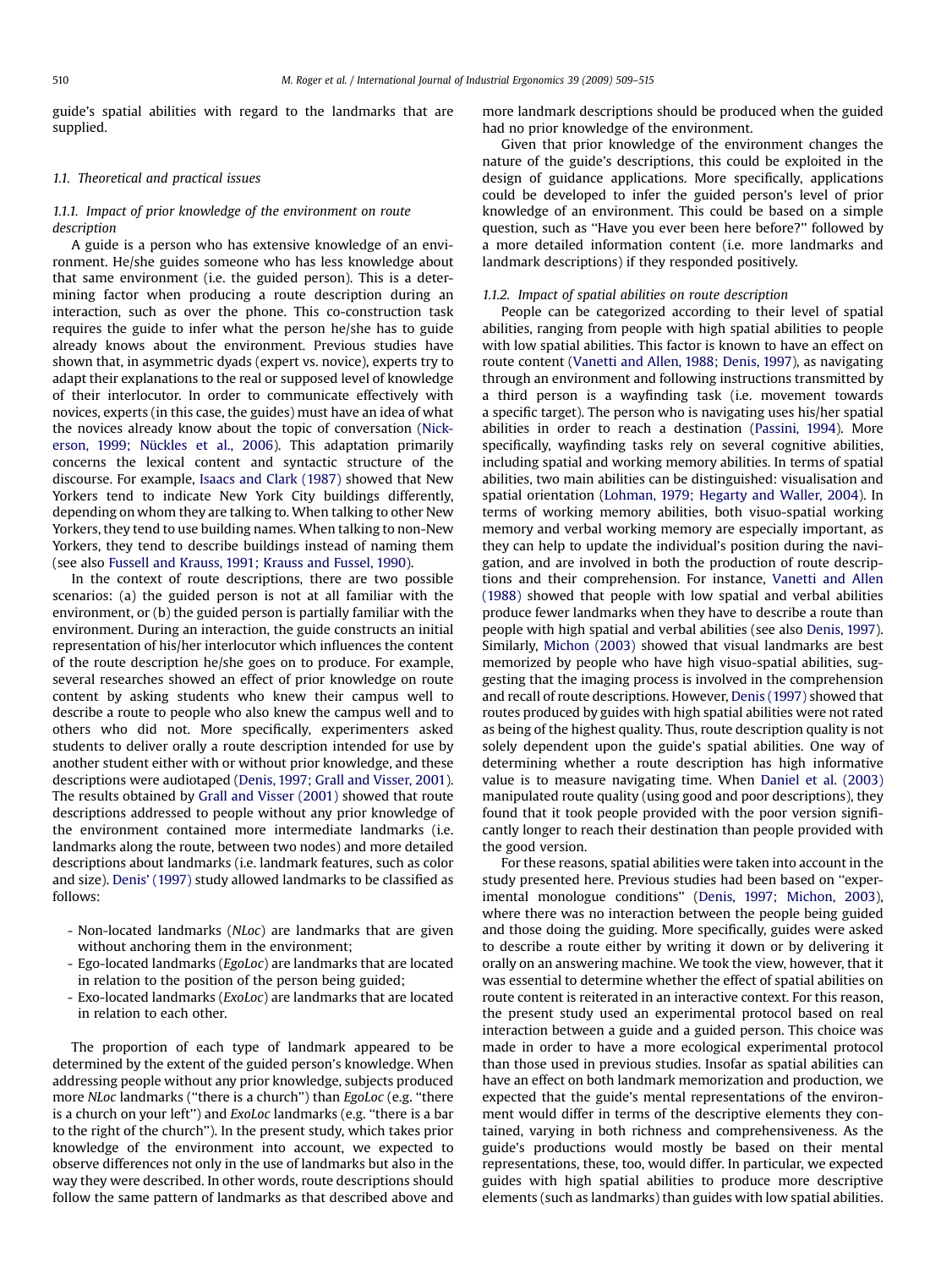Three different types of spatial knowledge are said to be necessary to build a complete mental representation of an environment ([Siegel and White, 1975; Thorndyke and Hayes-Roth, 1982](#page-6-0)). The first one is called ''landmark knowledge''. This is acquired from direct or mediated experience of an environment and allows people to recognize an object (e.g. a landmark) or a place in an environment. For instance, in Paris, this object might be the Eiffel Tower or the Champs Elysées. However, this type of knowledge does not enable people to get from one landmark to another. Thus, a second type of spatial knowledge, called ''route knowledge'', is also necessary. This allows people to establish connections between several landmarks to form a unique route. This knowledge is dependent upon visual memory [\(Darken, 2000\)](#page-5-0), as it arises when someone navigates in a given environment. As a result, navigation is based on an ''egocentric reference'' [\(Satalich, 1995\)](#page-6-0). At this level, the person is not able to generate shortcuts. To do so, a final type of knowledge is necessary – ''configurational knowledge''. This knowledge allows objects to be located in space and the distances between them to be estimated. At this level, a person can go anywhere he/she wants within the environment, thanks to his/her cognitive map of it. This last type of knowledge is dependent upon spatial abilities, especially mental rotation [\(Darken and Petterson,](#page-5-0) [2002\)](#page-5-0). Thus, we would expect guides with high spatial abilities to have better configurational knowledge than guides with low spatial abilities. In the present study, we expected to observe differences in the average patterns of landmarks (as described by [Denis, 1997\)](#page-5-0) according to the guide's spatial abilities. Guides with high spatial abilities (i.e. with better configurational knowledge) would produce more ExoLoc landmarks, located in relation to each other, than guides with low spatial abilities. Conversely, guides with low spatial abilities (i.e. with poorer configurational knowledge) would rely more on route knowledge and, consequently, would produce more EgoLoc landmarks, located in relation to the position of the guided person, than guides with high spatial abilities.

#### 1.2. Present study and hypotheses

This study had a twofold aim: the first one was to replicate and extend the effect of the guided person's prior knowledge and the second one was to enhance our understanding on how a guide's spatial abilities influence his/her production of route descriptions. In short, the purpose of this study was to replicate the effects of these factors in an interactive context and to use these results to draw up guidelines for designers of pedestrian guidance systems.

The first hypothesis, in line with previous findings, was that guides would provide more landmarks and more landmark descriptions when addressing a guided person without any prior knowledge than when addressing a person with some prior knowledge of the environment ([Grall and Visser, 2001\)](#page-5-0). Similarly, the second hypothesis was that guides with high spatial abilities would produce more landmarks than guides with low spatial abilities ([Denis, 1997](#page-5-0)). More specifically, in line with available results, we not only expected that NLoc landmarks would be used more than either EgoLoc or ExoLoc landmarks [\(Denis, 1997\)](#page-5-0), but also that there would be differences in the use of landmarks according to the guide's level of spatial abilities ([Denis, 1997; Michon, 2003;](#page-5-0) [Vanetti and Allen, 1988](#page-5-0)). In this interactive context, where several experimental factors were brought into play, a final exploratory hypothesis also emerged. We thus expected to observe an interaction between: (a) landmark production, (b) the guided subjects' prior knowledge of the environment, and (c) the guide's spatial abilities. Whereas the guides would develop different ways of guiding according to the guided subjects' prior knowledge of the environment, this effect would be modulated by the guide's own spatial abilities insofar as these, too, have an impact on route content. Therefore, we might well call [Denis' \(1997\)](#page-5-0) results into question, by demonstrating that the use of landmarks in guidance applications does not follow the average pattern he described  $(Nloc > Egoloc > Exoloc)$ . Denis did not investigate the extent to which prior knowledge and/or spatial abilities may affect the proportion of landmarks produced by guides. We can therefore speculate that the needs of future users in terms of landmarks may differ from those observed by [Denis \(1997\),](#page-5-0) especially if we take into consideration the results reported by [Siegel and White \(1975\)](#page-6-0) and [Thorndyke and Hayes-Roth \(1982\)](#page-6-0), concerning the existence of different types of spatial knowledge which are dependent upon spatial abilities. Taking these factors into account could help designers to develop pedestrian guidance applications by building in several different user profiles. Secondary objectives are to study how best to introduce the guided person's point of view in future studies, so that it could provide relevant clues to define which information needs to be delivered by the guidance application.

#### 2. Method

# 2.1. Participants

Forty-eight people (11 women and 37 men) participated in the study (mean age  $= 22.56$ ). Their level of education ranged from two years to seven years at university. Although it is admitted that there is a continuum in spatial abilities, in order to analyze the effect of this factor, the score of each participant was compared with the median score of the group (47) on the Minnesota Paper Form Board test (details in Section 2.2). This allowed us to categorize 26 participants as having high spatial abilities and 22 participants as having low spatial abilities.

# 2.2. Material, procedure and design

Guides were individually installed in an office. They were provided with a phone and a headset. In order to record conversations, the headset was connected up to a computer via a USB peripheral. The guided person was equipped with a mobile phone and earphones, so as to feel comfortable during the navigation. The phone interaction was recorded directly on a computer using Goldwave $^{\circledR}$  software, which processes audio files.

In addition to this interaction situation, as previously indicated, guides had to perform a test in order to measure their spatial abilities: the Minnesota Paper Form Board (MPFB, [Likert and Qua](#page-6-0)[sha, 1941](#page-6-0)). In this test, participants were shown a figure featuring separate geometric shapes. They were then presented with five complete figures, each assembled from smaller geometric shapes. They had to determine which one of these figures could be produced from the original set of shapes. Each participant had 20 min to solve as many problems as possible out of 64.

Guide's spatial abilities were regarded as a between-participants factor. This factor had two modalities: high spatial abilities and low spatial abilities (Spatial low vs. Spatial high). Participants were compared according to their spatial abilities: the MPFB score of each participant was compared with the median score of the whole group. The interlocutor's prior knowledge of the environment was manipulated as a between-participants factor. This variable had two modalities: with and without prior knowledge of the environment  $(K + vs. K -)$ . A confederate played the role of the guided person. Thus, regardless of the experimental condition, the guided person was the same for every guide and was introduced as being lost. Two conditions were used to simulate different levels of the guided person's prior knowledge of the environment. For half the time, the guided person introduced himself as having no prior knowledge of the environment (K–: "I have never been in the France Telecom headquarters before. A friend of mine told me how to get out of here, but I got lost''), whereas for the remaining time, the guided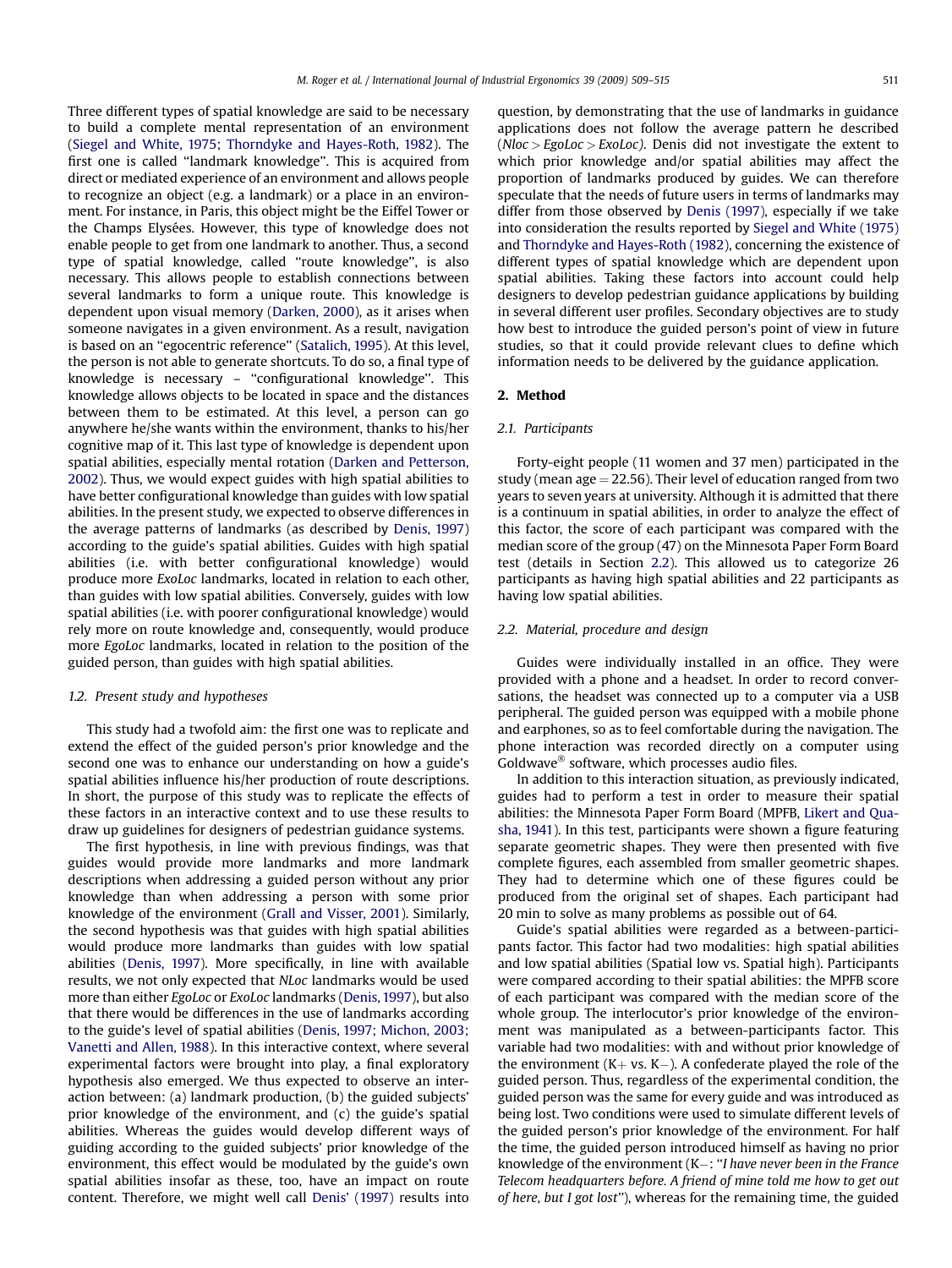introduced himself as having some knowledge of the environment  $(K +: "I)$  have been in the France Telecom headquarters before, but this is the first time I've been in this part. A friend of mine told me how to get out of here, but I got lost'').

Participants with prior knowledge of the environment, who played the role of guides, were asked to describe a route, while the guided person was asked to follow it (neither the guide nor the person being guided was provided with geographical information). More specifically, the guides were asked to provide the guided person with items of information from memory, since they had extended knowledge of the environment in question (their workplace). The route was expected to take 10 min and was 1000 m long.

# 2.3. Analytical method

Every route description that was produced was transcribed. Afterwards, these transcriptions were analyzed in relation to the categorization defined by [Denis \(1997\),](#page-5-0) which allows a precise characterization of route description contents. According to this categorization, landmarks are differentiated from prescribed actions. Landmarks consist primarily of three-dimensional physical objects. They can be either natural components of the environment (e.g. church, bus stop) or artefacts designed to indicate directions (e.g. signposts). They can also be two-dimensional entities on which movements are carried out (e.g. streets, parks, roads). Three ways of delivering landmarks have been identified: (a) landmarks given without any further indication of their location (referred to here as NLoc; e.g. "there is a church"); (b) landmarks introduced with an explicit reference to their spatial location with regard to an egocentric point of reference (EgoLoc; e.g. ''there is a church on your left''); and (c) landmarks introduced by making reference to another previously introduced landmark (ExoLoc; e.g. ''there is a bar to the right of the church'').

Prescribed actions are intended to convey the idea of movement. More specifically, they define the directions to follow. Two main categories of propositions for prescribing actions have been identified: (a) without any reference to a landmark, expressing the idea of progression (e.g. ''go straight on'') or reorientation (e.g. ''turn right'') and (b) with reference to a landmark (e.g. ''go to X'', "cross X", where X is a landmark). Two further categories were defined. The first one contained descriptions of the visual characteristics of landmarks that had previously been introduced, such as their color or size (e.g. ''there is a blue bar called Espariat'') and the last one contained a few propositions, which were essentially commentaries about distances and durations (e.g. ''you should be there in a few meters/minutes'').

### 2.4. Dependent measures

We recorded the number of occurrences of each descriptive category (using [Denis' \(1997\)](#page-5-0) categorization). These included NLoc landmarks ("there is a bar"), EgoLoc landmarks ("there is a bar on your left'') and ExoLoc landmarks (''there is a bar close to the church''). Two additional descriptive categories were recorded: commentaries (''it will take almost 15 min'' or ''walk on for a further 50 m'') and landmark descriptions (''it is a large, pink-colored building''). Finally, time-on-task (s) was recorded.

# 3. Results

### 3.1. Landmark categories

The data were analyzed with an ANOVA, with prior knowledge and visuo-spatial ability as between-participants factors and landmarks as a within-participants factor. Results are set out in Fig. 1.

The analysis revealed a main effect of the interlocutor's prior knowledge on the use of landmarks  $(F(1,44) = 9.05, \text{MSE} = 5.68,$  $p < .01$ , partial  $\eta^2 = .171$ ) and a main effect of the landmarks  $(F(2,88) = 22.47, \text{ MSE} = 4.06, p < .001, \text{ partial } \eta^2 = .338).$  Guides produced more landmarks when they interacted under condition K– than under condition K+. NLoc landmarks were used more than EgoLoc landmarks and ExoLoc landmarks. Moreover, the landmarks  $\times$  prior knowledge  $\times$  spatial abilities interaction was significant (F(2,88) = 3.27, MSE = 4.06, p < .05, partial  $\eta^2$  = .069). Planned comparisons revealed that, under condition  $K_{+}$ , regardless of the guide's spatial abilities, NLoc landmarks were used more than EgoLoc and ExoLoc landmarks  $(F(1,44) = 7.07, \text{MSE} = 5.45, p = .01$ 



Fig. 1. Means (standard deviations) for content categories according to the degree of prior knowledge of the environment assigned to the guided user and the spatial abilities of the guides.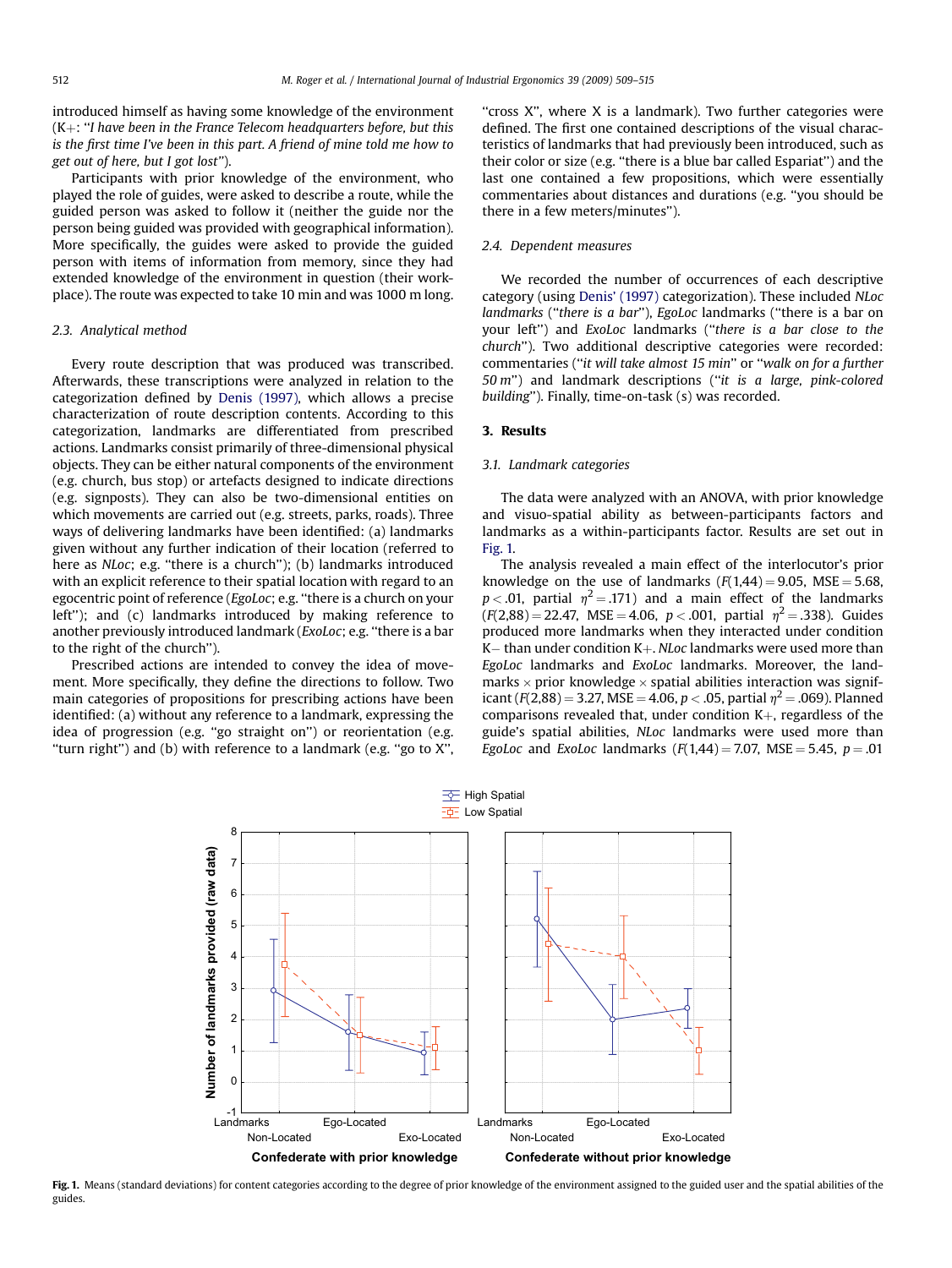and  $F(1,44) = 45.78$ , MSE = 4.92,  $p < .001$  respectively). Conversely, under condition K-, guides with low spatial abilities produced more EgoLoc landmarks and fewer ExoLoc landmarks than guides with high spatial abilities  $(F(1,44) = 5.41, \text{ MSE} = 4.31, p < .05$  and  $F(1,44) = 7.74$ ,  $p < .01$  respectively), whereas guides with high spatial abilities produced more ExoLoc landmarks than guides with low spatial abilities ( $F(1,44) = 7.74$ , MSE = 7.74, p < .01).

#### 3.2. Time-on-task, commentaries, landmark descriptions

The data were analyzed with an ANOVA, with prior knowledge and visuo-spatial ability as between-participants factors (see Table 1).

The analysis failed to reveal any significant difference in timeon-task ( $F_s(1,44) < 1$ ). However, one main effect was observed: the interlocutor's prior knowledge influenced both the use of commentaries ( $F(1,44) = 6.94$ , MSE = 1.31, p < .05, partial  $\eta^2 = .136$ ) and landmark descriptions  $(F(1,44) = 4.74, \text{MSE} = 6.90, p < .05,$ partial  $\eta^2$  = .097). Guides produced more commentaries and fewer landmark descriptions when they interacted with  $K+$  guided subjects  $(M = 1.79, S.D. = 1.38$  and  $M = 3.21, S.D. = 2.15$  for commentaries and landmark descriptions respectively) than when they interacted with K– guided subjects ( $M = .92$ , S.D. $= .78$  and  $M = 4.92$ , S.D.  $= 2.95$ ). No other comparison reached statistical significance. In other words, guides described more landmark features (''it is a large, pink building'') when they interacted with K- subjects. Conversely, guides provided more time and distance estimates when interacting with  $K+$  subjects ("it's not far from here", "walk for 50 m").

## 4. Discussion

This study was designed to analyze route description content in order to define guidelines for the design of phone-based pedestrian guidance applications. Analysis of the interactive context studied here produced two important findings.

First, the results showed that the interlocutor model  $(K + / K -)$ does indeed have an effect on route description content, in line with previous findings [\(Grall and Visser, 2001\)](#page-5-0). More specifically, route descriptions contained more landmarks and more detailed descriptions of these landmarks when the interlocutor had no prior knowledge of the environment. Several different patterns of landmarks used in route descriptions were also identified: NLoc landmarks were most frequently used followed by EgoLoc and then ExoLoc landmarks. Thus, the importance of landmarks in route descriptions has been demonstrated not only in monologues situations ([Denis, 1997](#page-5-0)) but also, as in our study, in an interactive context. Since NLoc landmarks were the ones most frequently used, it might be useful to include this type of landmark in pedestrian guidance systems. However, landmark occurrences differed according to the guide's spatial abilities (this point is discussed in the following paragraphs). The results suggest that, when interacting with a user who has some prior knowledge, the system should give him/her an estimate of time and distance. The reason

#### Table 1

Means (standard deviations) for content categories and navigation times according to the degree of prior knowledge of the environment assigned to the guided user and the spatial abilities of the guides.

| Prior knowledge       | With        |                | Without      |                |
|-----------------------|-------------|----------------|--------------|----------------|
| Spatial abilities     | Spatial $+$ | $S$ patial $-$ | $S$ patial + | $S$ patial $-$ |
| Commentaries          | 1.83(0.33)  | 1.75(.33)      | .92(.30)     | .90(.36)       |
| Landmark descriptions | 3.33(0.75)  | 3.08(.75)      | 5.14(0.70)   | 4.60(.83)      |
| Navigation times      | 404.33      | 438.16         | 439.14       | 429.90         |
|                       | (49.40)     | (38.34)        | (38.10)      | (35.44)        |

for this is that people without any knowledge of the environment do not know it well enough to exploit this type of information efficiently, in contrast to people who do have some prior knowledge of the environment.

The pedestrian guidance applications that are currently available mostly signal points of interest in which typical errands can be carried out (e.g. restaurants, banks or monuments that can be visited). The results of the present study suggest that landmarks considered relevant for pedestrian guidance systems should include any store or business that is encountered by the guided person along his/her route (bar, bakery, etc.), as well as visible monuments (merry-go-round, fountain, etc.). Thus, this study highlights the fact that pedestrian guidance systems should be critically based on ''microscopic'' information, which is not necessarily the case for driver guidance systems. This microscopic information, featuring the type of landmarks identified in this study, would help to reduce the uncertainties and ambiguities that are an integral part of wayfinding tasks in dynamically changing situations. Similarly, it might be useful to offer pedestrians an opportunity to obtain descriptive information about the environment through which they are navigating, especially about the landmarks they are likely to meet along the way. These items of information would reassure them about the route they had chosen, by helping them to compare and match the environment in front of their eyes with the environment being described by the guide. It would help them to feel more confident in their interaction with the guidance application and also avoid difficulties in calculating distances. The pedestrian guidance systems that are currently available are mostly based on distance estimates (e.g. ''after 50 m, turn right''), but this type of information does not appear to suit every person's needs, since the guides, in the present study, only supplied this sort of information to the people being guided who had a degree of prior knowledge (using the ''commentaries'' category). Previous studies have already showed that this type of content is very rarely included in route descriptions produced by humans [\(Denis, 1997](#page-5-0)). One way of reducing this discrepancy between users' needs (between K $+$  vs. K $-$ ) would be to give landmark descriptions to people with no prior knowledge of the environment (i.e. describing the features of landmarks they will encounter along their route). This would match the behavior we observed in the guides.

These results can also be interpreted as highlighting the way that the expert (here, the guide) adapts to the characteristics of his/ her interlocutor ([Bonnardel, 1993; Isaacs and Clark, 1987\)](#page-5-0). This type of human behavior should be taken into account in order to develop guidance applications for pedestrians that are both easy to use and satisfying for users.

Second, no significant difference was found in the quality of route descriptions in terms of navigation time. However, the types of landmarks that were produced differed according to the manipulated factors. More specifically, our study calls previous results into question concerning the effect of spatial abilities on route description content. Unlike previous studies [\(Denis, 1997;](#page-5-0) [Michon, 2003\)](#page-5-0), the obtained results did not indicate that guides with low spatial abilities provided significantly fewer landmarks than guides with high spatial abilities. Nevertheless, under condition K-, we did observe an interaction between (a) spatial abilities, (b) knowledge of the environment and (c) use of landmarks. More specifically, guides with low spatial abilities produced more EgoLoc landmarks, whereas guides with high spatial abilities produced more ExoLoc landmarks. Thus, depending on their spatial abilities, guides describe the environment differently according to their interlocutor's prior knowledge of it. The fact that guides with high spatial abilities gave more ExoLoc landmarks to interlocutors without any prior knowledge suggests that they used their configurational knowledge to supply a more elaborated description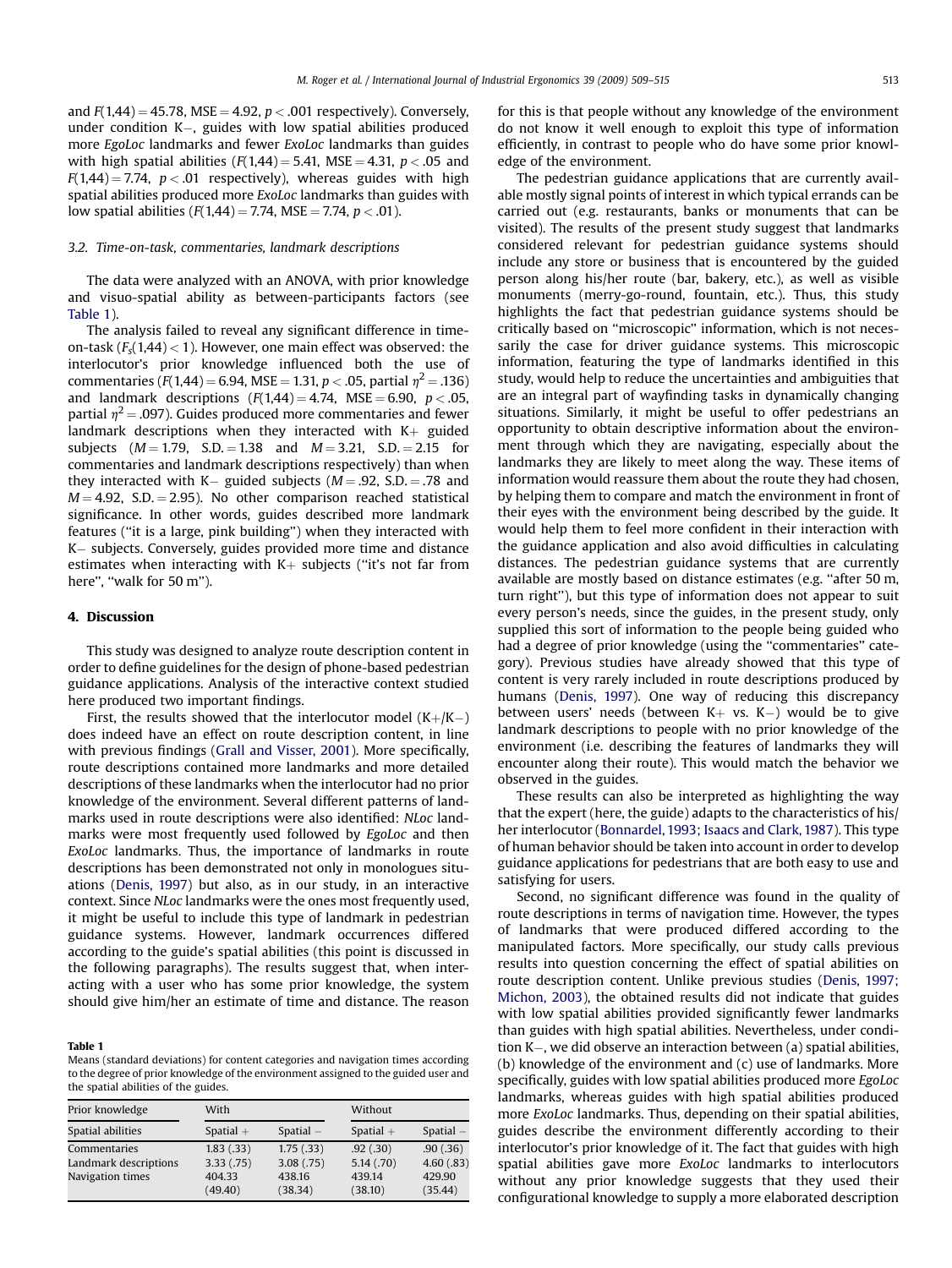<span id="page-5-0"></span>of the environment by describing its layout [\(Siegel and White,](#page-6-0) [1975; Thorndyke and Hayes-Roth, 1982\)](#page-6-0). Guides with high spatial abilities may give more ExoLoc landmarks (situating landmarks in relation to each other) in order to ensure that the person in situ will easily find the location being described. This type of description could be a mark of good configurational knowledge of the environment and, thus, of a good cognitive map. In contrast, the fact that guides with low spatial abilities processed requests differently, giving more EgoLoc landmarks under condition K–, may be a sign that they had to make an effort to describe the environment and that their route description was based not on their configurational knowledge but rather on their route knowledge.

In the present study, under condition K–, whereas guides with high spatial abilities described the surroundings of a given landmark, guides with low spatial abilities did not describe the environment's layout, but instead made an effort to describe the environment from the guided person's point of view. This supports the results obtained in [Isaacs and Clark's \(1987\)](#page-6-0) study, in which New Yorkers used longer descriptions to identify buildings for non-New Yorkers, whereas for New Yorkers, they simply used the names of buildings. It is as if guides with high spatial abilities tried to make K- users picture the whole environment and tried to help them to build a rich mental representation of it. In contrast, guides with low spatial abilities concentrated on making them move forward along the route, describing landmarks according to the guided person's actual body position. A parallel can be drawn with the two processes which, according to [Sholl \(1996\)](#page-6-0), are activated during human navigation and make it easier to develop the spatial knowledge described above. The first process, which may be preferred by guides with low spatial abilities, is based on self-object relationships, which are dynamically modified when a movement occurs (i.e. via an egocentric reference). The second process, which may be preferred by guides with high spatial abilities, is based on object–object relationships, which are more stable and anchored in their cognitive map.

These differences in description modes could prove useful to designers of pedestrian guidance applications, in that they could help them to define how a system should deliver landmarks to users. Three presentation formats could be used in such applications:

- landmarks without references,
- landmarks in relation to other landmarks,
- landmarks in relation to the actual position of the guided person.

These presentation formats would then have to be tested in order to determine their effect on the navigational performance of guided individuals. Thus, our results and those of future studies will enhance wayfinding effectiveness and increase the satisfaction of future users of guidance applications.

# 5. Conclusion

The study presented in this paper was based on an interactive context, which allowed route descriptions to be analyzed in a more ecological situation than in previous studies in this area. It also went one step further, by identifying the ways in which route descriptions vary according to the guided person's prior knowledge of the environment. This study helped to clarify the fact that a route description is composed of guidance instructions which have to be modulated according to the guided person's prior knowledge of the environment.

Our study highlighted the crucial importance of taking landmarks into account in navigation. Its originality lay in its emphasis on the fact that landmarks do not have to be restricted to banks or restaurants, and can also take the form of more contextual cues (e.g. a bar, a bakery or a fountain). By delivering contextual landmarks along the route, a pedestrian guidance application could reassure the user by confirming that he/she is heading in the right direction. Concerning the use of landmarks in pedestrian guidance applications, our results underline the importance of how a landmark is anchored in space. Furthermore, we demonstrated an effect of the interaction between spatial abilities and prior knowledge on landmark production.

These factors need to be considered together and could lead to the definition of several different user profiles. This finding could boost the development of guidance applications whose content is adapted according to the characteristics of the person being guided. More specifically, this study highlights the fact that visuo-spatial abilities, being a differential factor, can explain why there are several different ways of describing the environment in order to guide someone. Accordingly, additional research centered on users' visuo-spatial abilities could prove relevant to the design of pedestrian navigation assistance systems. Guidance applications should be adaptive systems, which dynamically adapt their content to their users' characteristics. More specifically, if the system can infer the user's level of prior knowledge and his/her spatial abilities, the number of landmarks and the way they are anchored (without an anchor vs. in relation to the user's body vs. in relation to other landmarks) can be varied in order to meet the needs of each individual user. If the design of a guidance system is based on someone elaborating a representation of an environment, a number of guidelines could be drawn up, according to the results obtained here. First, adding landmarks to guidance information would appear to be crucial. Moreover, it seems that EgoLoc landmarks should be the landmarks most frequently used in a guidance application. Another way of delivering descriptive information would be to add descriptions of landmarks, such as their size and color. All this information could be regarded as confirmatory feedback, helping users to feel more confident about the direction they have to follow. To confirm our results, these results now need to be replicated in other experimental conditions. This particular study focused on route production, but we believe that route comprehension also needs to be studied, together with the way it can be affected by users' spatial abilities. This aim could be achieved by studying interactions between a guide and a guided person according to their respective spatial abilities. This would help us to understand the extent to which the interlocutor's spatial abilities can (positively and/or negatively) affect route production and comprehension. Future research will make it possible to study relationships between the production and comprehension of route descriptions, as well as the effect of spatial abilities on both these aspects.

# References

Bonnardel, N., 1993. Expertise transfer, knowledge elicitation and delayed recall in a design context. Behaviour & Information Technology 12 (5), 304–314.

- Darken, R.-P., Petterson, J., 2002. Spatial orientation and wayfinding in large-scale virtual spaces: an introduction. Presence: Teleoperators and Virtual Environments 7 (2), 101–107.
- Darken, R.-P., 2000. The transfer of strategies from virtual to real environments: an explanation for performance differences? In: Proceedings of Virtual Worlds and Simulations 1999, pp. 159–164.
- Daniel, M.-P., Tom, A., Manghi, E., Denis, M., 2003. Testing the value of route directions through navigational performance. Spatial Cognition and Computation 3 (4), 269–289.
- Denis, M., 1997. The description of routes: a cognitive approach to the production of spatial discourse. Current Psychology of Cognition 16, 409–458.
- Fussell, S.-R., Krauss, R.-M., 1991. Accuracy and bias in estimates of others' knowledge. European Journal of Social Psychology 21, 445–454.
- Grall, M., Visser, W., 2001. Description d'itinéraires: Effets du modèle l'interlocuteur. Détailler les moyens ou restreindre au but à atteindre. (Route description: interlocutor modeling effects. Detail means or restrict to the aim being sought).